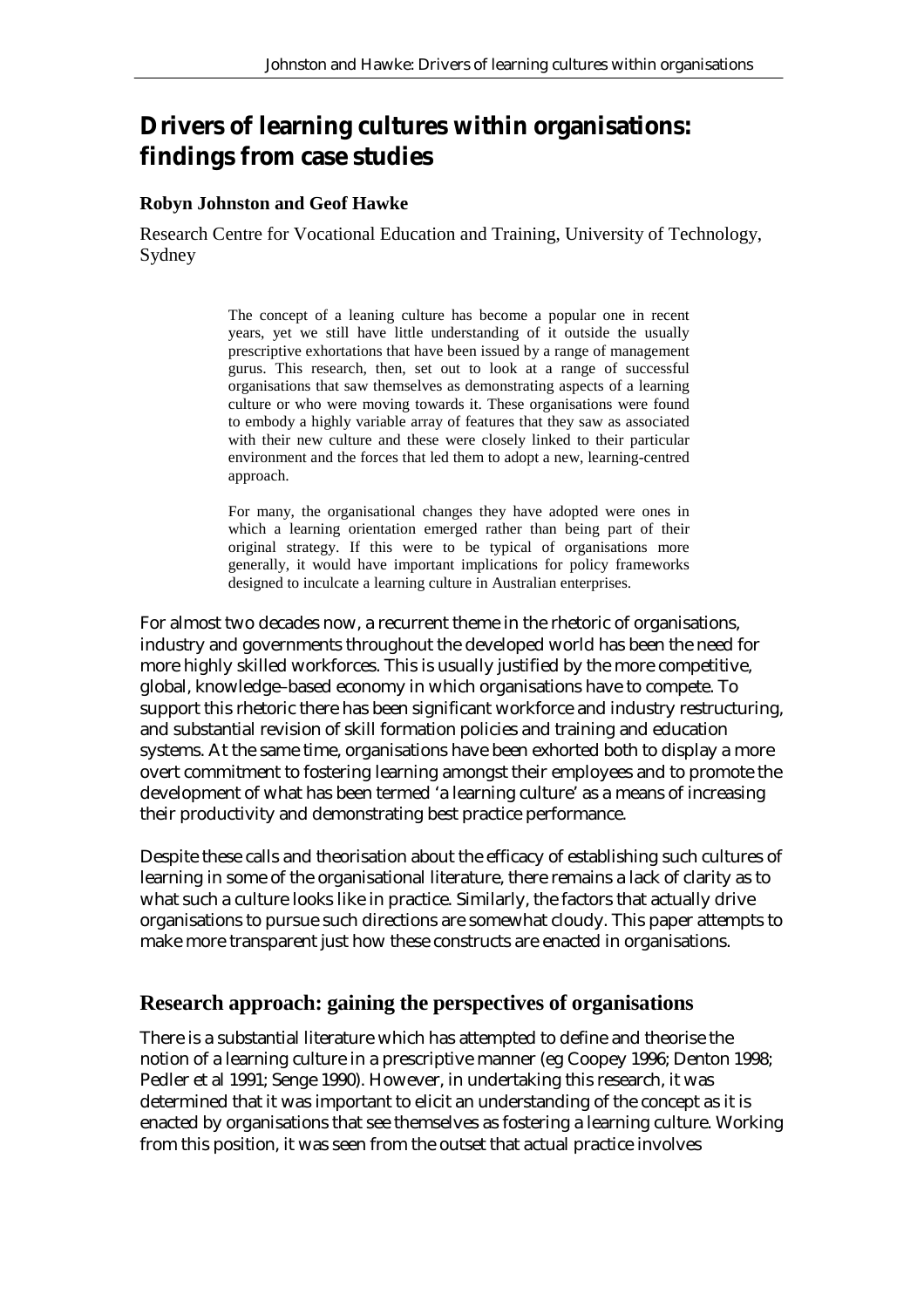overlapping and socially constructed contextual phenomena, and that the concepts of a learning culture may be enacted in non-uniform practices and patterns.

| Organisation                                                        | <b>Location</b>                    | <b>Industry</b>                     | <b>Size</b> | <b>Profit</b><br>/not for<br>profit | <b>Market</b>                               | <b>Recent</b><br>restructure                  |
|---------------------------------------------------------------------|------------------------------------|-------------------------------------|-------------|-------------------------------------|---------------------------------------------|-----------------------------------------------|
| <b>AstraZeneca</b><br>Australia<br>Manufacturing<br><b>Division</b> | New South<br>Wales<br>Metropolitan | Pharmaceutical<br>Manufacturing     | 400         | profit                              | international                               | amalgamation                                  |
| <b>Royal District</b><br><b>Nursing Service</b>                     | South Australia<br>Metropolitan    | Community<br>services and<br>health | 400         | not for<br>profit                   | state-based                                 | restructure                                   |
| <b>Banrock Wine</b><br>and Wetland<br>Centre                        | South Australia<br>Regional        | Agriculture                         | $14 - 20$   | profit                              | international                               | amalgamation<br>and restructure               |
| <b>BRL Hardy</b>                                                    |                                    |                                     | 1400        |                                     |                                             |                                               |
| <b>Bartter</b><br><b>Enterprises</b>                                | New South<br>Wales<br>Regional     | Agriculture                         | 1500        | profit                              | national                                    | acquisition and<br>restructure                |
| Novell                                                              | New South<br>Wales<br>Metropolitan | Information<br>Technology           | 150         | profit                              | national<br>(part of<br>multi-<br>national) |                                               |
| <b>Unley City</b><br>Council                                        | South Australia<br>Metropolitan    | Local<br>Government                 | 150         | not for<br>profit                   | local/<br>community                         | restructure and<br>threats of<br>amalgamation |

#### **Table 1:** Characteristics of participating organisations

For this reason, the following broad understanding of these concepts became a starting point for the research. A learning culture was seen as the existence of a set of attitudes, values, and practices within the organisation that supported and encouraged the continuing process of learning for the organisation and/or its members. Some of the organisations selected for this study have generated what they have claimed is a learning culture through the specific policies, specialised programs, corporate goals or organisational documentation they have established. In others, a learning culture could be seen as more a matter of leadership style and leadership behaviour that encouraged learning and change.

The research was based on the collection and analysis of data from organisations which were seen as prospering and either identified themselves as being committed to fostering learning, as having a learning culture or as being in the process of establishing a learning culture. This case selection strategy was seen as a meaningful way of surfacing how the participating organisations understood and enacted the notions of a commitment to learning and building a learning culture. By also selecting a range of very different organisations, the approach allowed for the expression of differences in the way in which these constructs operate in practice. Thus we had a way of interrogating the often unstated assumption that a learning culture is a homogenous concept which can be applied or transferred in some uniform fashion to any organisation.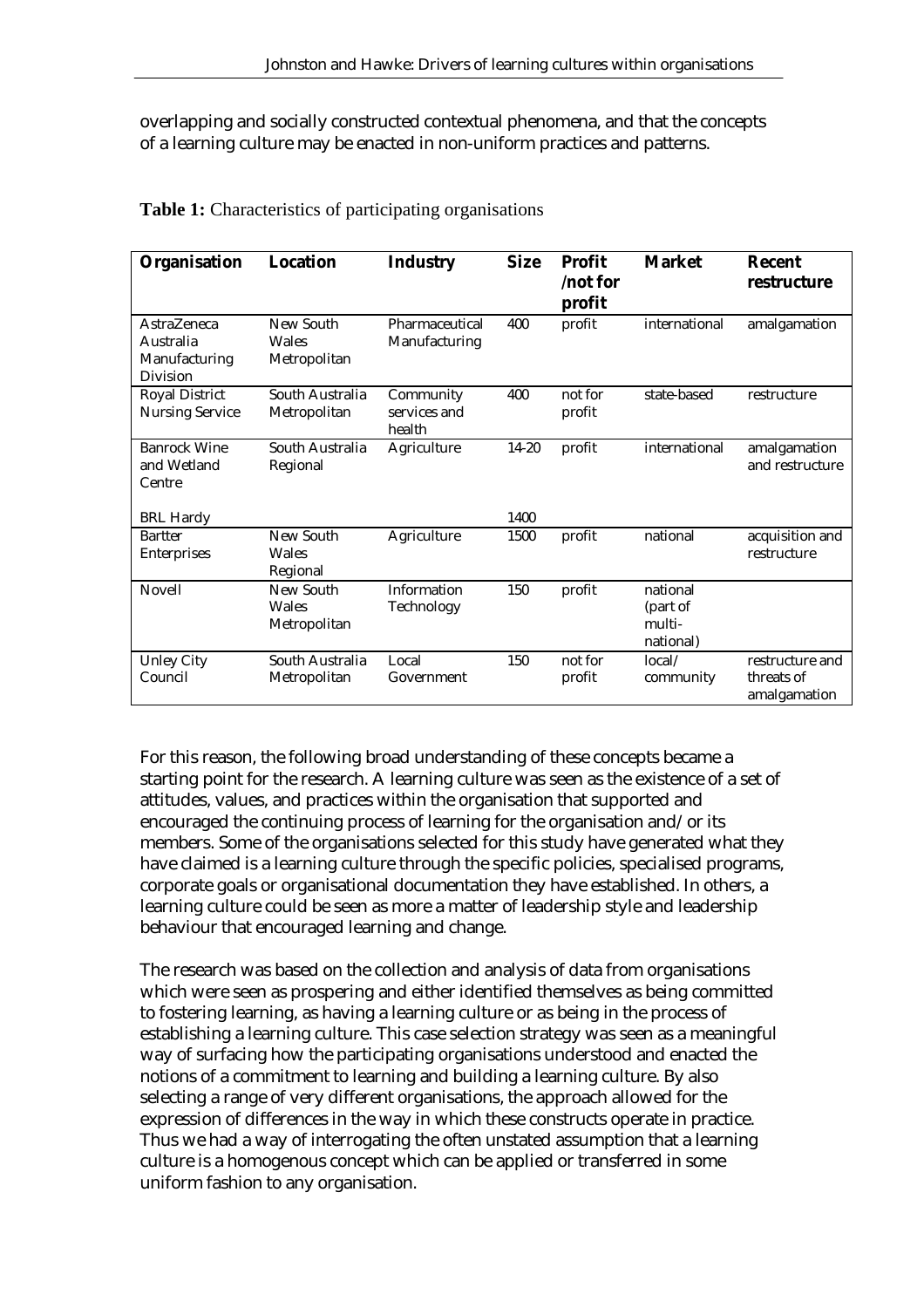Six organisations were selected that meet these criteria. They were drawn from a range of industries, and were of varying size and structure, located in both metropolitan and regional areas in New South Wales (NSW) and South Australia (SA). A final important criterion was that each participating organisation was prepared to provide researchers with access to employees (managers and staff) for research purposes. Table 1 provides an overview of the participating organisations.

Researchers initially made contact with an organisational representative to discuss the study and ascertain the organisation's position in terms of a commitment to learning and the extent to which it saw itself as having (or moving in the direction of establishing) a learning culture. It was through this key contact that arrangements for further research access was negotiated. Researchers used a loosely structured protocol that they had developed before commencing the case study research to guide interviews. In each organisation studied, up to four senior staff members were interviewed, and focus group meetings and individual interviews were conducted with other employees. Researchers also examined relevant organisational documentation as well as conducting site inspections. Data was then written into case study format, which was then used as a basis for cross-case analysis.

# **What did the learning organisations look like?**

The 'commitment to learning' that was found in each of the participating organisations took on a variety of faces. However, two distinct groupings can be identified.

#### *Formal learning systems*

For some of the organisations, the major feature nominated as characterising the organisation's commitment to learning was the establishment (or expansion) of formal on- and off-the-job training or learning programs. In these organisations, a commitment to learning was seen as the efforts made by the organisation to provide employees with increased training opportunities. Some of these organisations established new training systems and structures and saw these as contributing to the building of a learning culture.

One such organisation (Bartters) actively participated in the national vocational education and training system. It established itself as a registered training organisation, accessed public funding for the development of workplace training programs, participated in the Government New Apprenticeship program, and had and formed new partnerships with external educational institutions for the delivery of some programs. This organisation implemented programs that allowed workers to formally learn both on and off the job, in both training classes and through self-paced modules that were linked with the national accreditation system. RPL systems were set up for experienced workers and opportunities were provided for staff at managerial level to gain qualifications through a project managed by the Rural Training Council of Australia.

A second organisation (the manufacturing division of AstraZeneca Australia) also had attempted to strengthen the culture of learning within the organisation by developing an innovative workbased learning and assessment system for its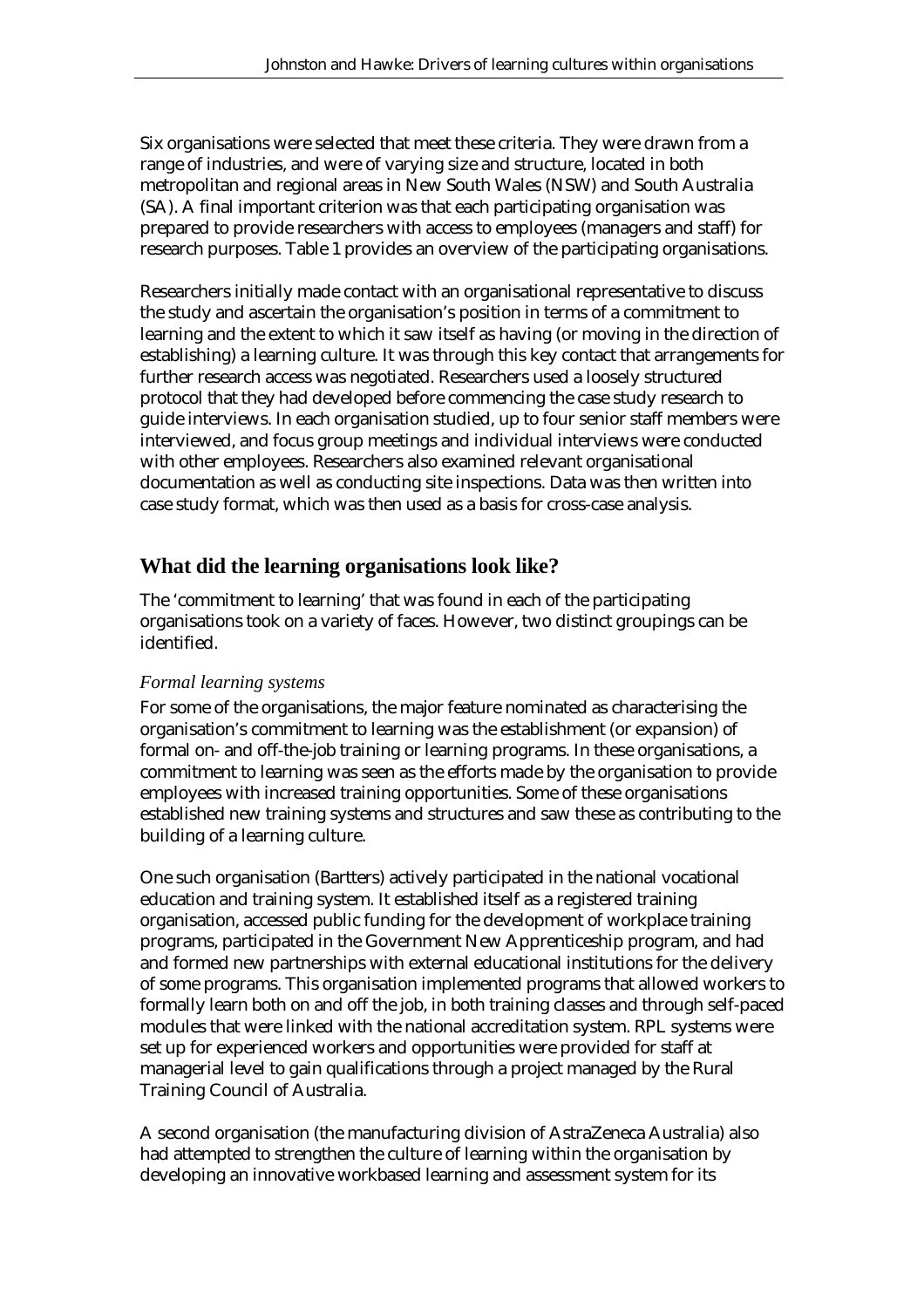manufacturing staff. While this system has not been linked formally with a national accreditation system, it does provide employees with career progression opportunities and increased remuneration possibilities. One aspect of this system is an extensive induction program which manufacturing operators complete before formally working on the production line. Some of this program is provided through classroom-based learning. A large component of the program is offered through selfpaced and self-starter modules. These modules encourage the learners to ask questions about process from more experienced operators. This approach is seen as having enhanced the confidence and skill of new employees, and as reducing the pressure on production managers when new employees join the production line. It is also seen as contributing to the development of staff, so that they actively participate in the regularly scheduled team meetings once they are assigned to a work team.

A major component of this division's commitment to learning is an assessment system that has been established to determine employees' skill acquisition. A set of increasingly more complex manufacturing skills has been defined in a series of skills progression matrices prepared for all positions within the manufacturing division. As part of this system, once employees can demonstrate (by completing formal assessment) tasks that they have achieved, they are rewarded with increased remuneration and new career opportunities. Much of the learning which is required of employees as part of this system is seen by the organisation as being best achieved informally, through participation in work teams and through discussion and collaborative problem solving, which takes place in the formally scheduled work team meetings. Data gathered through the organisation's quality system is used by work teams in these meetings to discuss problems and work on more effective or efficient methods of production. Employees are also able to develop higher level skills by seeking assignment to tasks where they work closely with more experienced colleagues.

Each work team in this organisation has been assigned a training specialist (known as a Learning Systems Manager), who attends work team meetings and works with both team supervisors and individuals to assist in skill formation processes. One such specialist commented about the role she played with the work team as follows:

> Anything that comes up in the production team - we are the contact. It doesn't mean the Learning Systems person can always solve the problem but we can help generate the solution.

Efforts have also been made in this organisation to better equip manufacturing managers for a managerial role. A workbased management development program requires participants to complete a major project that supports existing organisational needs either individually or in small groups. This has been developed with an external tertiary organisation.

Another organisation that has demonstrated its commitment to learning through the provision of formal skills acquisitions programs is the Australian division of the large multinational IT organisation Novell. This organisation has been active in developing certified programs for the use of its products in Australia, following the lead of its parent company. Most recently this organisation has been leading the IT industry in establishing certification programs as part of standard curriculum activities within a number of schools, universities and VET providers. Providers of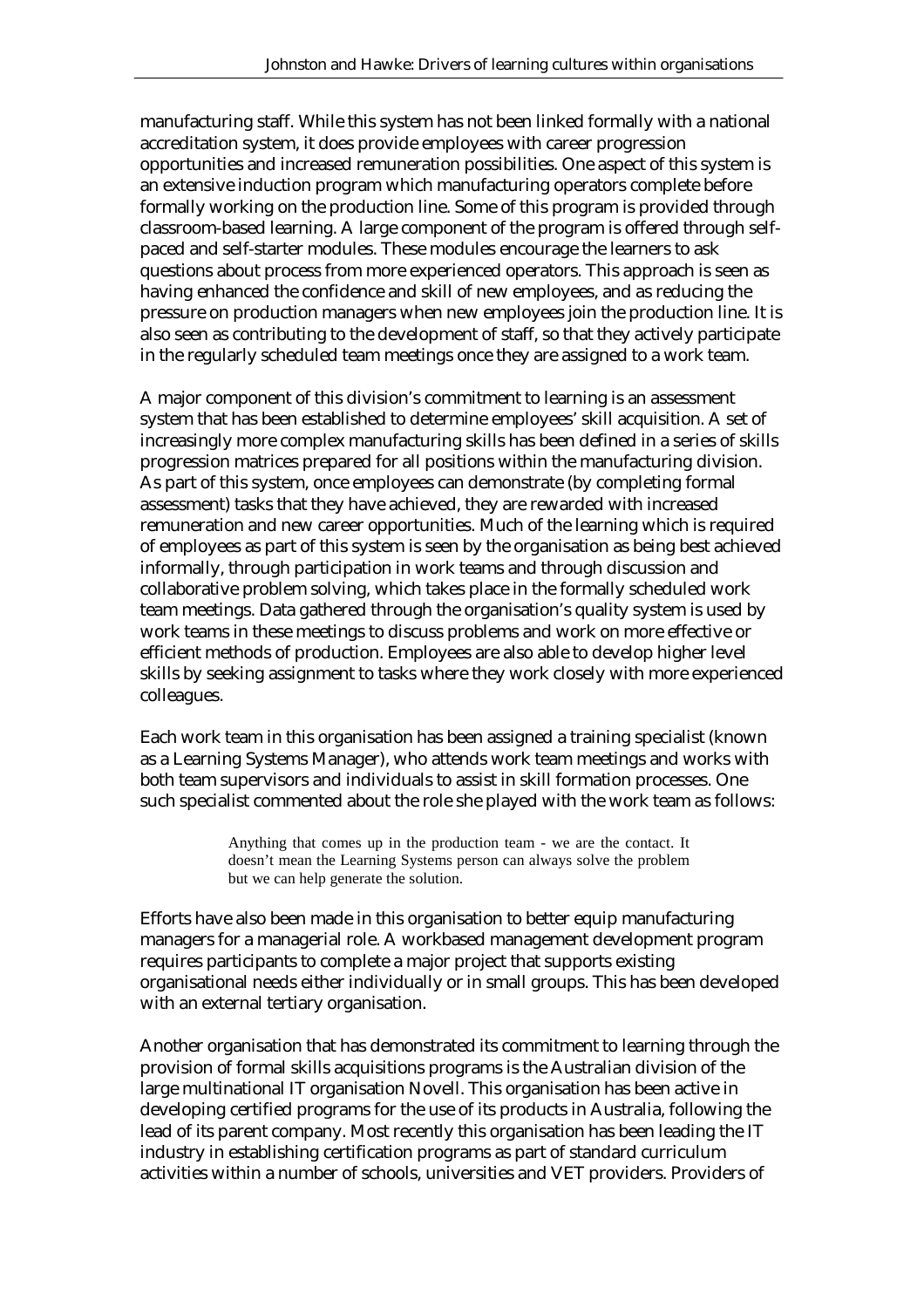these programs are encouraged to form strategic alliances with local businesses who are channel partners of Novell, so that students who have completed the certification programs are able to maximise the benefits of their training in the local business community. Senior members of this organisation have recently been involved in the development of IT industry training packages and are playing a role in the national training advisory body.

The organisation has also fairly recently established a program with a registered training organisation that delivers a wide range of programs and services for the IT industry, including career transition and workforce development programs. Key staff from both Novell and the training organisation have collaboratively identified a range of competences required by the industry generally, and Novell in particular. They have developed a 12 month training program to assist individuals in acquiring the identified competences. Participants selected for the program are required to have 3-5 years business experience before being admitted to the program, and are engaged by Novell for at least the twelve months of their development. Novell is also active in encouraging its channel partners involvement in this program. The program involves off-the-job training offered by the training company, followed by a period of on-the-job training in Novell. Participants are rotated through the different sections of Novell to provide them with a holistic understanding of the parent company and the range of work involved. This program goes beyond a limited technical focus; it attempts to develop participant's generic skills through presentations, problem-solving exercises and active participation in team meetings.

In each of the above organisations, a commitment to learning has involved provision of either increased learning, or assessment opportunities, by way of some formal learning or learning-related system. Completion of such learning or successful assessment of learning is linked to increased remuneration or career progression. In each of the above cases, there is also evidence of role change for the training and development staff. In these organisations, the training and development staff are now acting as internal organisational consultants rather than solely deliverers of a calendar of face-to-face training events. As consultants, these training and development staff may be involved in some delivery, but, just as often, they act as mentors or coaches while individuals are on-line or on the job. They are also responsible for assisting trainees/employees to complete self-managed modules, and arranging work tasks to assist in the required skills acquisition.

#### *Organisational structures*

In other organisations in this study, the nature of what is seen as an increased commitment to learning has taken on a more informal face. In at least half of the organisations studied, new organisational structures have been implemented that they believe foster learning. For example, in the local government authority, an organisational restructure saw the elimination of one division and the regrouping of various functions. This new structure required employees to engage in more collaborative teamwork that generated new forms of learning. Staff members reported that there was a significant increase in learning, as the restructure had required and made possible increased information sharing and informal mentoring. One staff member described the process of learning as follows: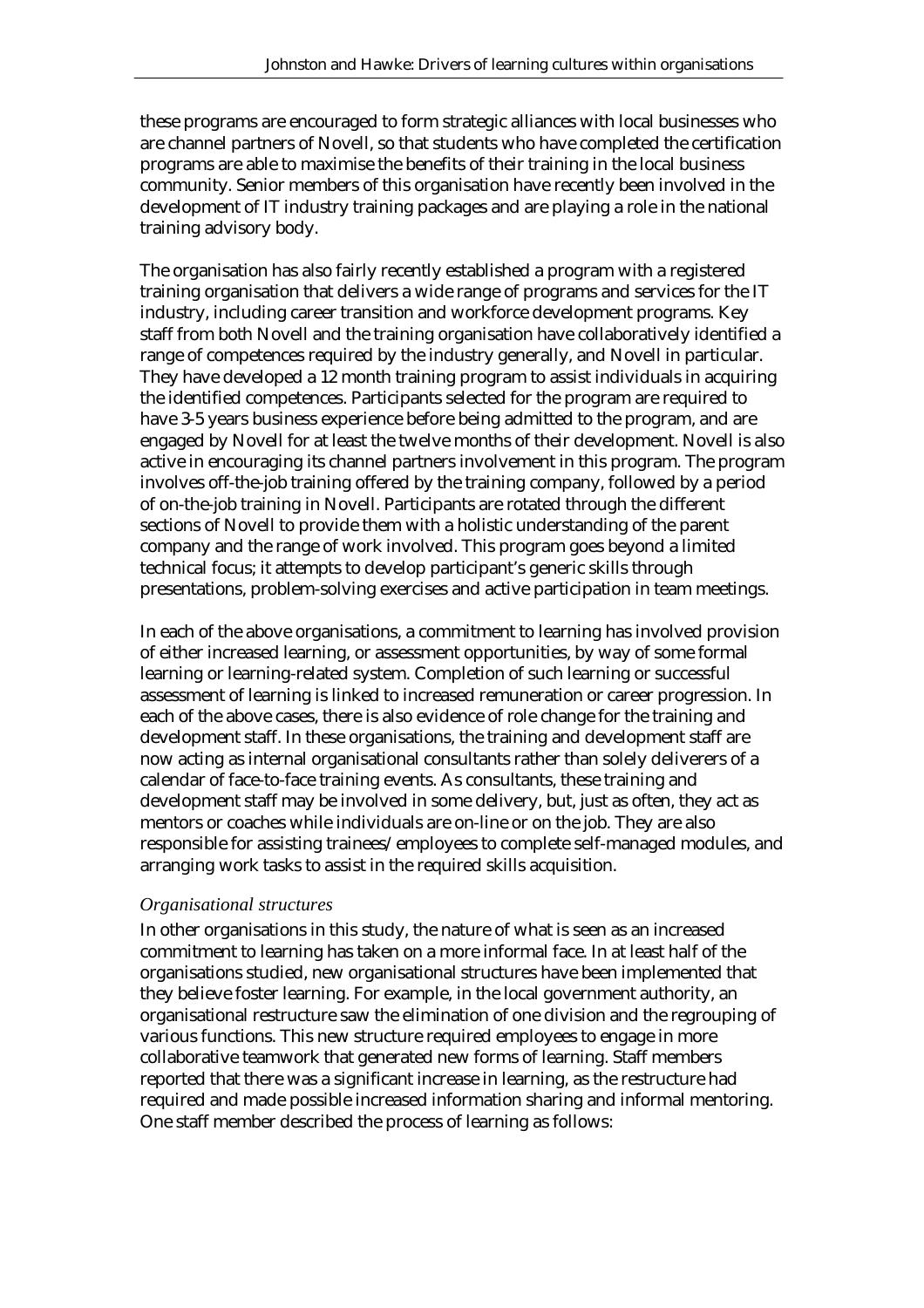We usually come up with an idea about how it should be done and then if we hit a wall we'll always bring it up in team meetings, so, it's absolutely brainstorming and bouncing ideas off each other …

In another organisation [the Royal District Nursing Service - RDNS], a revision of the services offered, and the establishment of new ways of working, were also nominated as significantly contributing to the establishment of a new culture of learning. New work practices saw more extensive staff and client consultation and a process of feedback to staff of all information gathered. It also resulted in the introduction of work performance standard setting and performance feedback measures in one section of the organisation — a model which the organisation is attempting to replicate in other divisions. In achieving this new way of working, the manager of this unit stated:

> I certainly wasn't confident taking on that project but the RDNS is very encouraging. We have achieved so much in the past year from making mistakes and learning and we've been supported through it. The organisation gives lots of positive feedback along the way.

The final organisation studied, a unit in an Australian based organisation operating in international markets, provided what could be seen, at least initially, as quite a different model for achieving a culture of learning. The parent company has a wellestablished training and development system that operates throughout many of its plants. However, the unit studied for this research provided a model for fostering a kind of entrepreneurial learning that was being strongly supported by the parent company. The launch of a new wine label became the catalyst for this somewhat different model of a learning culture. In launching the new label, the parent company sought to establish a firm link between its environmental work with wetland care in Australia and its new product line. This company had established an environmental education centre as part of its work for wetland care, and the linkage between the organisation's production and its concern for the environment has became part of the organisation's global marketing strategy.

The process of establishing the environmental education centre required considerable liaison with the local community, and provided opportunities for the organisation to learn from unusual circumstances and experiences. Staff were encouraged to take risks with ideas, and to look for new ways of doing things. There is an emphasis at the site on team action and open communication and, to a very large extent, there is an expectation that staff will take on leadership roles when opportunities arise that call on their specific expertise. In so doing, this organisation is seeking to promote a culture of adventure that seems to be linked to a policy of direct action. Through this, staff are encouraged to focus on the goals of the company and to think of ways to achieve these directly without seeking too much direction or endorsement from superiors. In this organisation, learning is more about being open to innovation - sometimes from improbable quarters. Staff are encouraged to find new ways of seeing things, new ways of doing things, linking things that had not been linked before and following possibilities. To achieve this, the company (and particularly the unit studied for the research) favours strong, open, interactive working teams as a major feature of its management structure.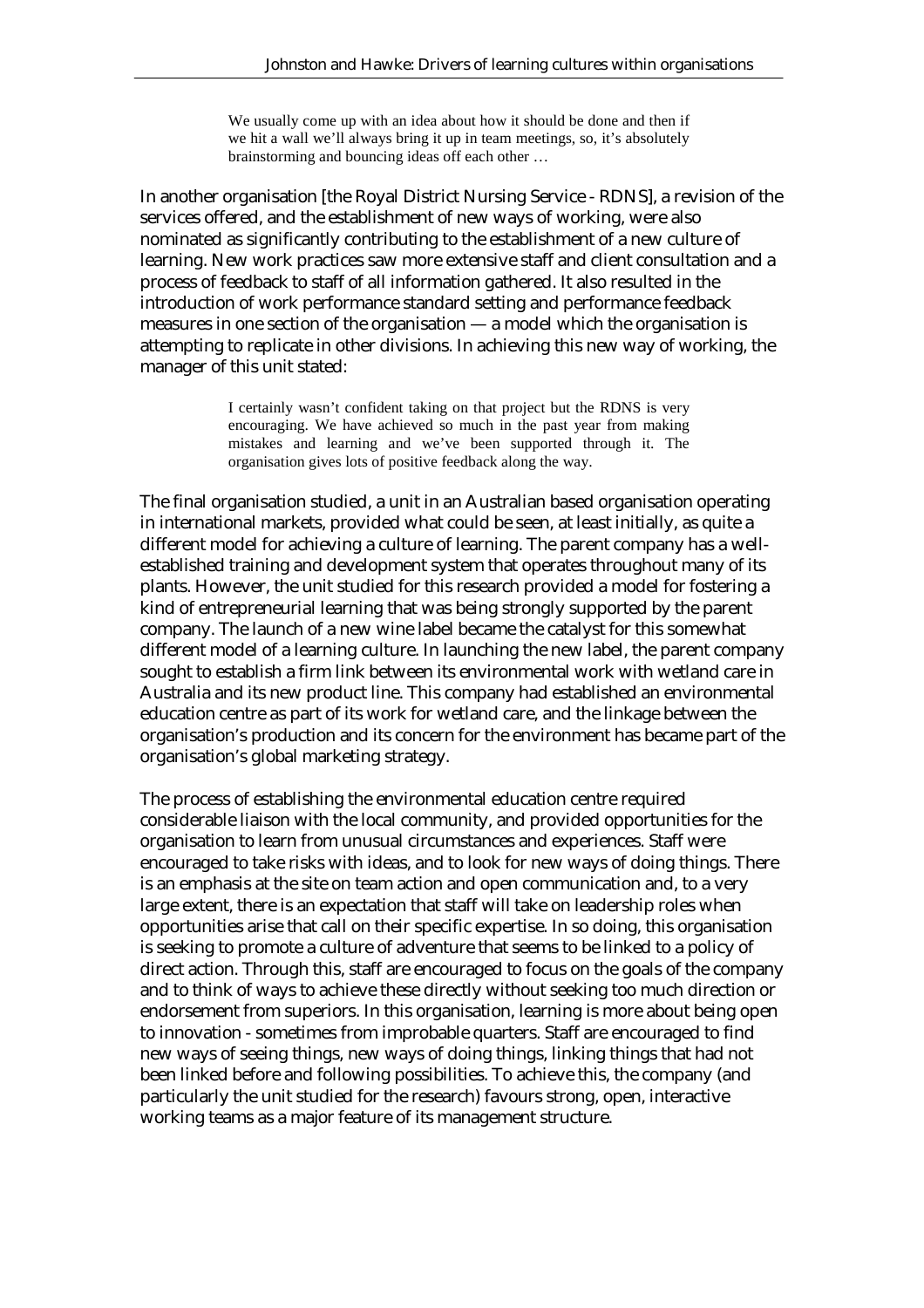### *A more diverse picture*

The vignettes presented above represent only elements of the various 'learning cultures' that were apparent within the organisations. However, they reveal that organisations and their members interpret the idea of a commitment to learning or a learning culture quite differently. The vignettes — as with the fuller case studies also reveal that such cultures are enacted differently within organisations. Thus the search for a uniform model that is easily transferred may not be appropriate in any attempt to encourage organisations to establish an increased commitment to learning.

Just as examining the nature of learning cultures in organisations reflects the complexity of that construct, a similar complexity can be seen when examining what has driven these organisations to embark upon a program of building their learning culture and in maintaining the climate of learning.

# **What drives a commitment to learning?**

All organisations, perhaps not unexpectedly, indicated that they were facing the pressures of an increasingly competitive economic environment. For the organisations that were operating in national or international markets, there was a need to achieve effective and efficient production and distribution, in order to maintain or extend their reach in the more aggressive markets in which they were now operating. For the not-for-profit organisations - more locally and serviceoriented - there were still what could be seen as competitive pressures, although these took a different form. The not-for-profit organisations were experiencing the pressures of new administrative systems and more commercially-oriented models of management. Both also were feeling the pressures of budgets that are more restricted, and a need to deliver more and improved services required by their clients. Participants from the organisations nominated these pressures as significant drivers of the need for new forms of learning.

A second consistently nominated factor had to do with staff availability. In several of the organisations there was a need not only to acquire staff with appropriate work skills, but also to retain them. Some of the participating organisations needed, at least initially, to acquire staff with an appropriate mix of technical skills. In other organisations, the need was to acquire and retain staff with a new mindset about work, the capacity to embrace new understandings of how work was to be conducted, and a willingness to accept greater autonomy and responsibility for work output.

In other organisations, the structures created by them - either in terms of management systems or work organisation - acted as drivers of this new culture. For example, in several of the organisations, a much greater emphasis on teamwork and team generation of solutions or ways of working was contributing to a newer understanding of learning. In other organisations, structures related to rewarding learning through workplace promotion or increased remuneration were encouraging employees to accept more responsibility for their own work-related learning.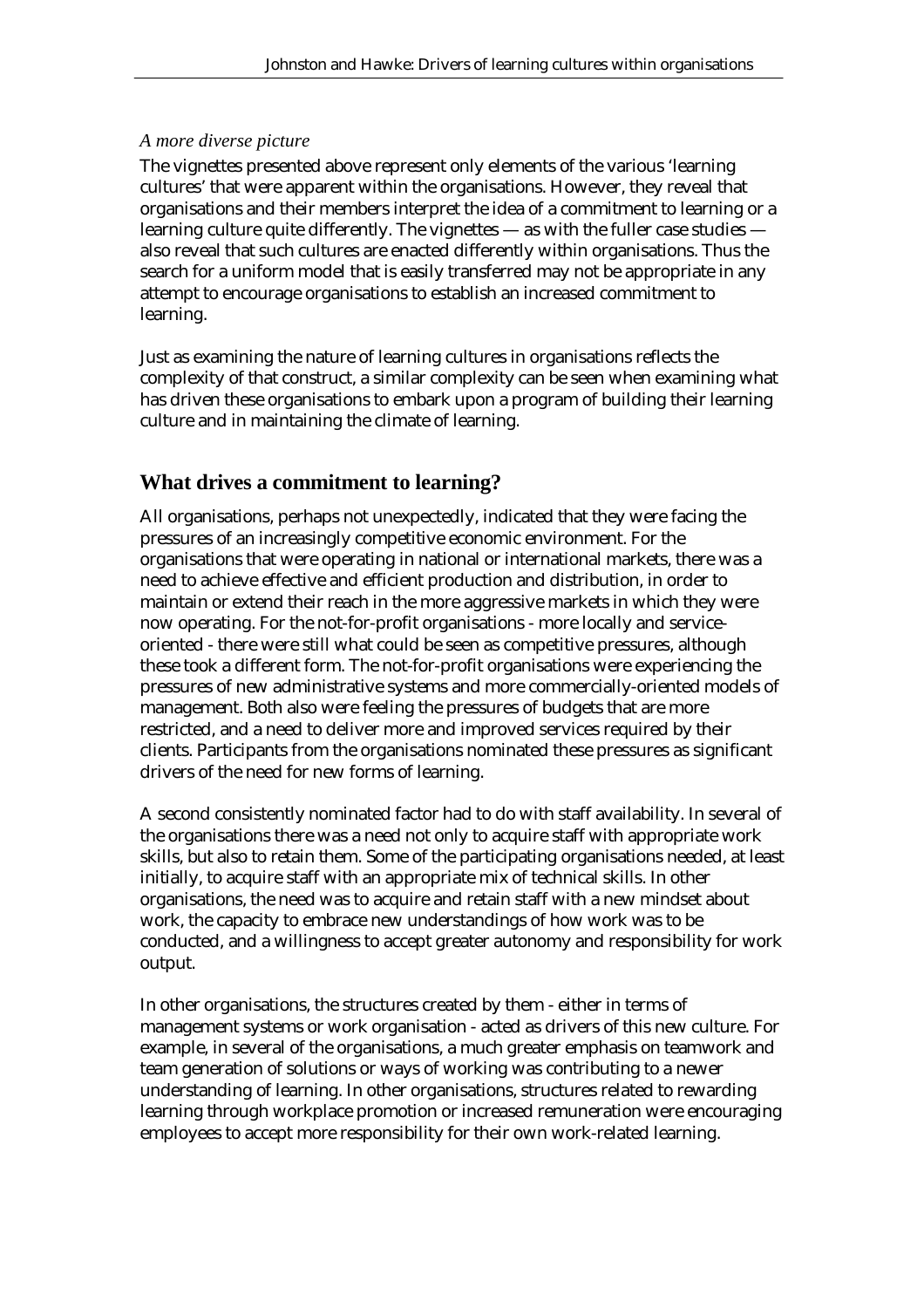Finally, providing employees with more feedback about their own, their team's or the organisation's performance was having a stimulating effect in fostering learning. In at least two organisations, performance feedback technology was being used to provide work teams with more data about their performance, and the performance of the organisation and was used as a basis for ongoing decision making about work processes. Managers and staff nominated such an approach as both a feature and a driver of the cultures that were emerging within those organisations. In a similar vein, for several organisations, the development of documentation detailing the performance levels required was also nominated as a feature that characterised the new culture as well as a driver of the culture.

### **A possible model**

In making sense of the case studies, it is helpful to attempt a depiction of the kind of processes at work in driving the cultures of learning as they exist in the six organisations. While such a depiction oversimplifies the complexity of the processes that the research has captured, it does help portray the elements that have contributed to building and maintaining the learning cultures in the organisations studied. Figure 1 therefore attempts to show how the learning culture of the organisation is embedded within the systems, employee interactions and work practices of the participating organisations.

This model shows how the enterprises are adapting to a changing environment in response to increasingly competitive market pressures. These press enterprises to develop organisational systems that enable them to adapt, survive and prosper. The catalysts emerging from the competitive environment (eg organisational restructure, rationalisation, acquisition, other competitors, changing trade arrangements and corporatisation) tend to demand work-related learning by employees. Moreover, conditions of employment require not only technical skills, but also capacity to adjust to new ways of working, and to some extent a capacity for adaptability. In such an environment, employees are expected to demonstrate a capability for ongoing learning to meet the demands of the more competitive environment.

To manage in such an environment there is also pressure on organisations to develop systems that, while primarily designed to promote productivity, also promote learning that enables employees to adapt to changing work demands. These systems require or enable employees to take more responsibility for a wider range of outputs, and this is regarded by organisations as part of the learning process they require. They allow for, and demand, increased communication between employees about work, and they promote the capacity of employees for decision making.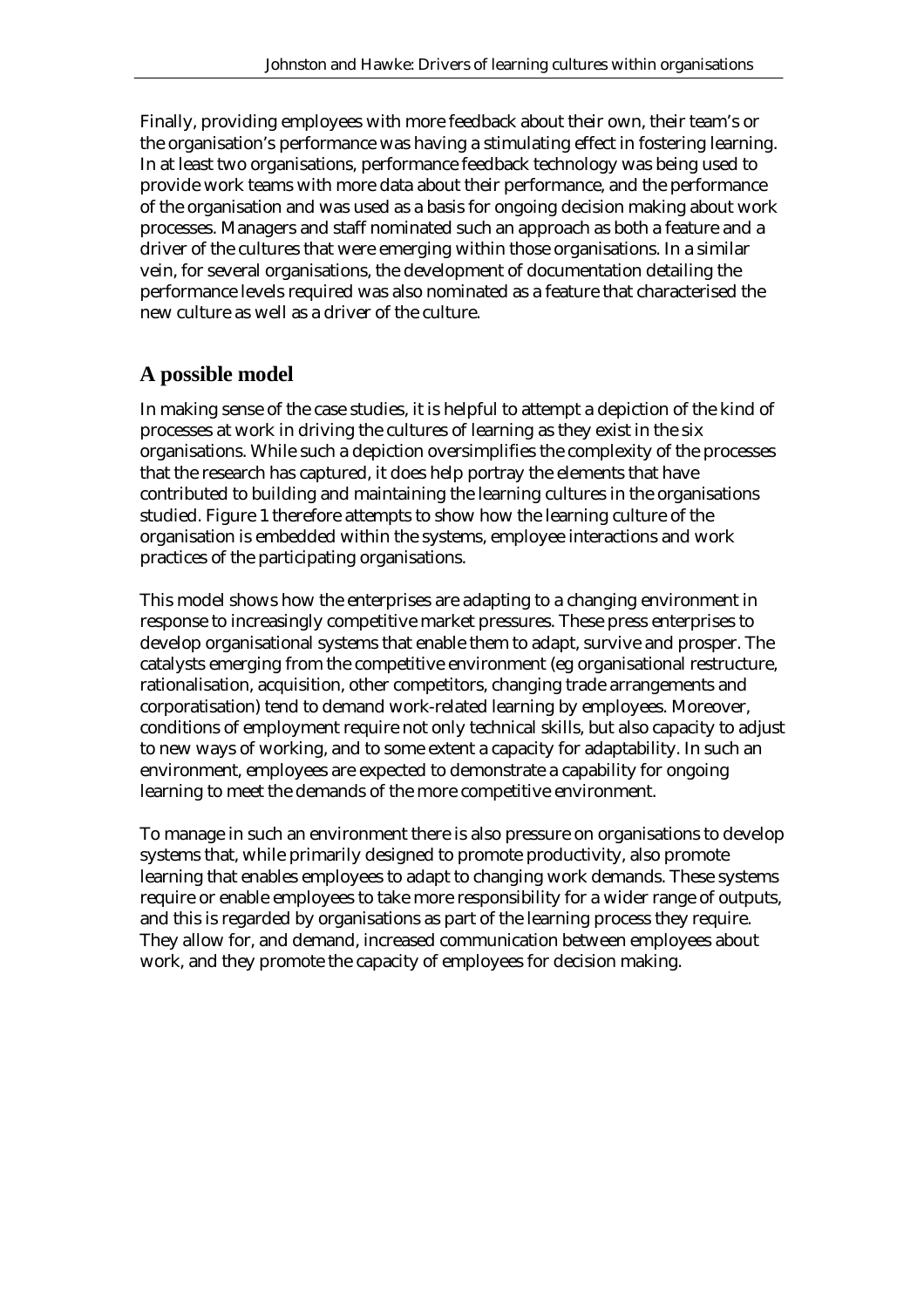



Consequently, there is systematic encouragement of more open communication and the emergence of a decision-making climate in which employees are *expected* to contribute. This is reinforced through both enterprise philosophy and managermodelled behaviour. In such organisations, employees actively learn from each other through informal, team or workplace group discussion and through problem solving based on data collected or formal and informal consultation. As part of the process, the traditional providers of learning in organisations — the training and development specialists — are experiencing a change in both their role and their skill set. There is evidence that these practitioners are moving from being providers of learning in the narrow sense, towards assuming a broader role of 'embedding' learning in work practices, work relationships and other organisational systems.

Hence, the systems instituted as part of the demand for enhanced performance are inherently also ones designed to promote learning. Thus learning is being 'instituted' (Solomon and McIntyre 2000) in the work process within new organisational settings.

This model therefore represents the development of learning in a certain way. It suggests that a learning culture is something achieved through deliberative arrangements designed to maximise productive work in a highly competitive environment. In these contexts, organisational systems have to be designed to